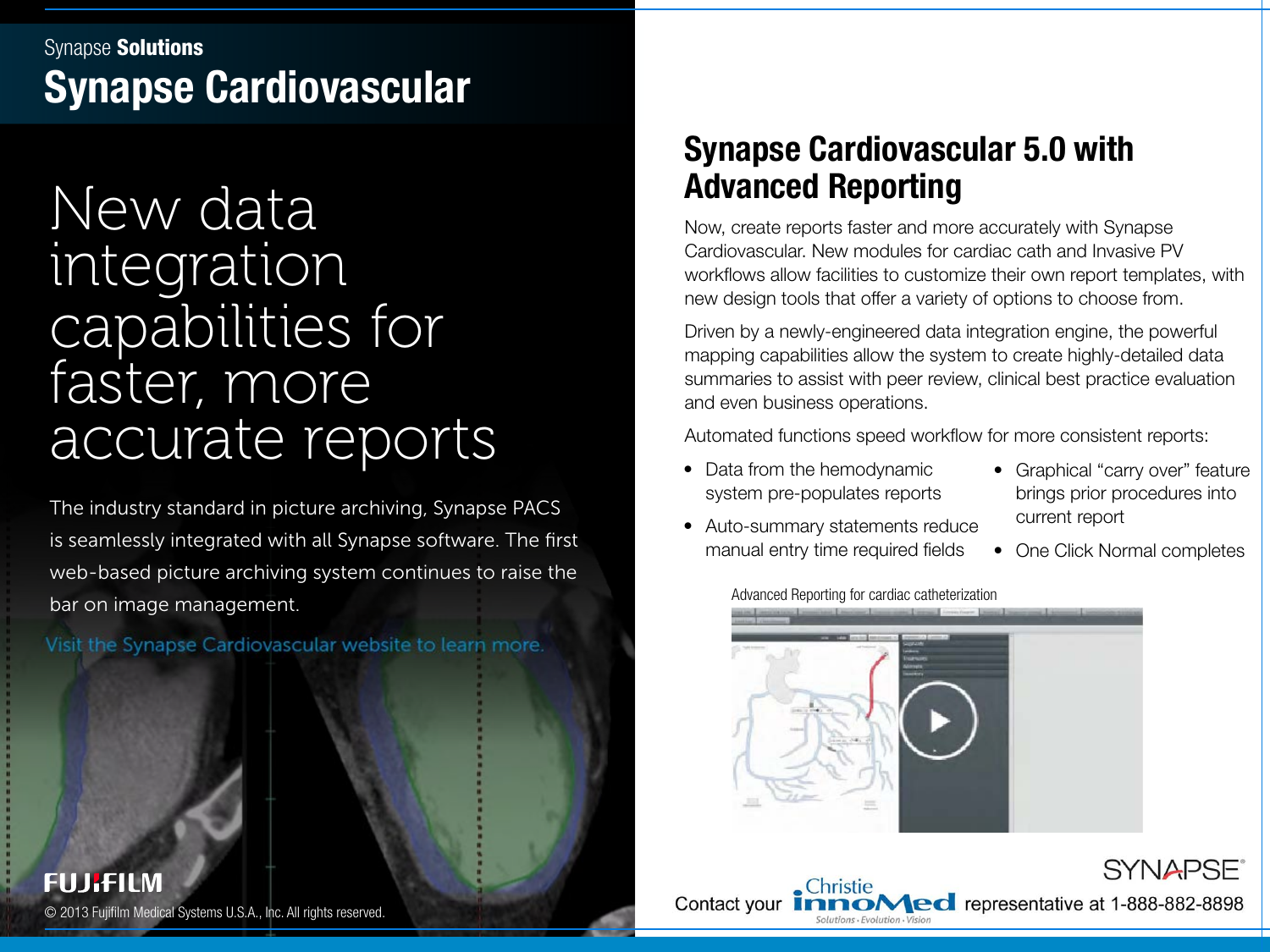#### Synapse Cardiovascular Synapse **Solutions**

New data integration capabilities for faster, more accurate reports

The industry standard in picture archiving, Synapse PACS is seamlessly integrated with all Synapse software. The first web-based picture archiving system continues to raise the bar on image management.

# Full-featured for all specialties

Synapse Cardiovascular is a complete, web-based set of interpretation, analysis and reporting tools designed for cardiologists in a variety of clinical areas, including nuclear cardiology, vascular ultrasound, ECG management, echocardiography and cardiac catheterization. Streamlined workflows help to accelerate reporting and reduce clerical error, increasing both efficiency and accuracy for cardiology departments.

# Secure anytime, anywhere access

Synapse Cardiovascular is designed from the ground up for right to privacy compliance, with an architecture that protects against data loss by offering full logging, reporting and auditing. Web-based virtualization capabilities using both VMware and Citrix facilitate anytime, anywhere, secure access.

Visit the Synapse Cardiovascular website  $\blacktriangleright$ 

SYNAPSE<sup>®</sup> © 2013 Fujifilm Medical Systems U.S.A., Inc. All rights reserved. Contact your Fund Medical Systems U.S.A., Inc. All rights reserved.

**FUJIFILM**